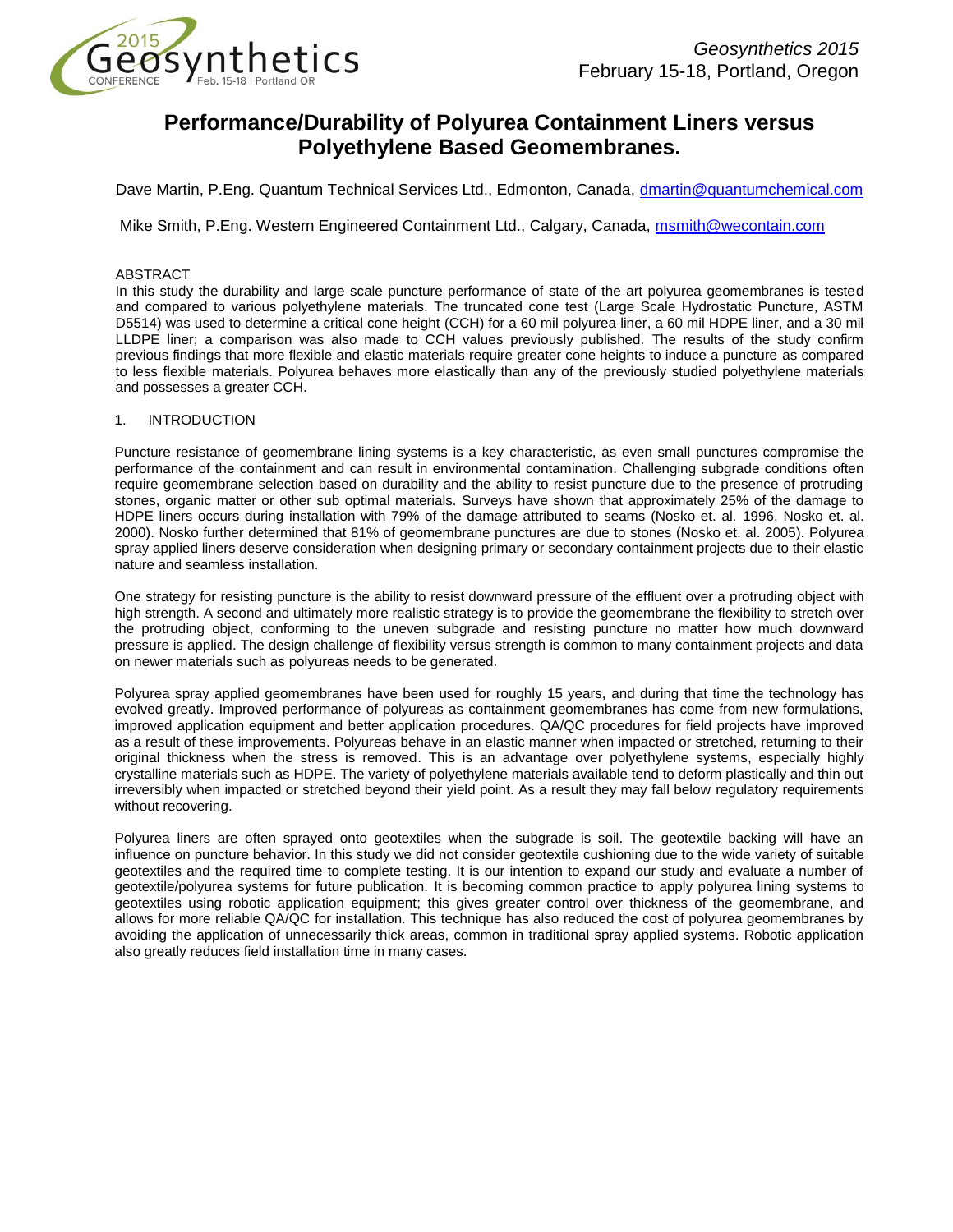Figure 1. Shows a completed polyurea containment pond.



Figure 1: Completed Polyurea Pond

## 2. DESCRIPTION OF TRUNCATED CONE TEST

The Truncated Cone Test (ASTM D5514) is designed to better replicate actual field conditions faced by geomembrane containment liners, when compared to more commonly reported index puncture tests. In this study ASTM D5514 Procedure A was used and truncated cones were selected as the protruding objects which would induce puncture. This procedure examines a large sample of geomembrane (60 cm diameter circle in this case) The geomembrane is placed over three truncated cones arranged in a triangular configuration on the base of the apparatus. The cones are positioned in a circumference of 20 cm, each 120 degrees apart.

The cone tip does not come to a point but is blunted at 45 degrees, better replicating actual conditions a geomembrane would encounter during operation. The lowest point of the truncation is oriented so that it faces the middle of the apparatus.

The geomembrane is placed over the cones and secured around the circumference of the apparatus so that it does not move when the equipment is pressurized. Pressure is added to the top of the geomembrane (either with air or water) and is increased slowly at a rate of 7 kPa (1 psi) every 30 minutes. In the case of this study, a time of 2 days was required to complete a passed test; i.e. a test where no puncture occurred. Sufficient pressure is added to the vessel that in order to avoid puncture the material must stretch completely over the cones, touching the base of the apparatus around the cone base.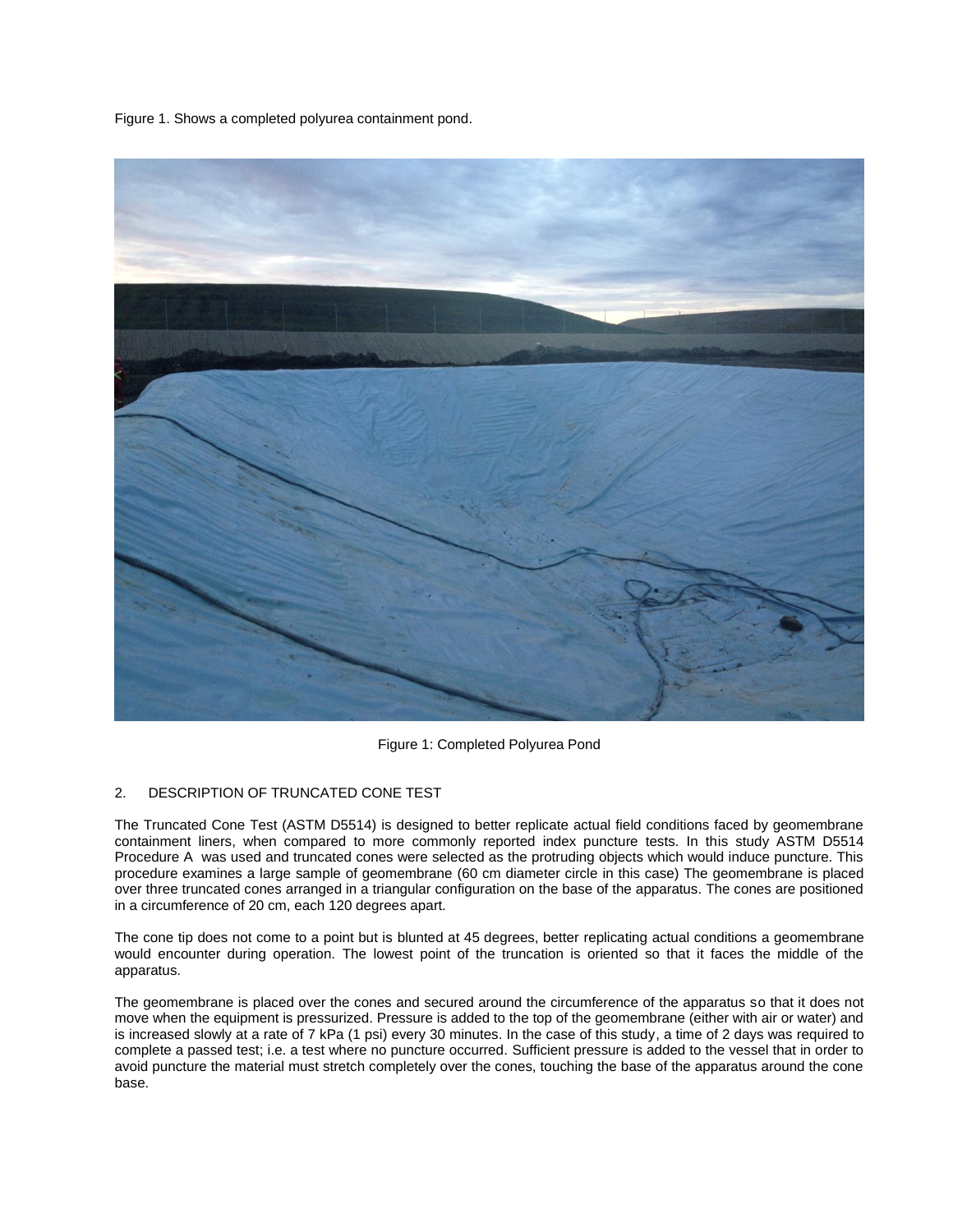In this study, the Truncated Cone Test was chosen to determine durability and puncture resistance in a performance oriented test. More commonly reported index puncture tests such as ASTM D4833 are of limited value in replicating field conditions due to the small size of the sample (45 mm diameter circular sample). In ASTM D4833, a small rod is pushed on the sample until it breaks through, this procedure fails to model the actual behavior of geomembranes (Hullings and Koerner, 1991). The small size of the tested sample doesn't allow the large scale stretching behavior exhibited by elastic materials. ASTM D4833 is generally reported for polyethylene geomembranes and results tend to increase with increased tensile strength (Starck et. al, 2008)

## 3. PROPERTIES OF MATERIALS TESTED AND MATERIAL RESULTS TAKEN FROM LITERATURE.

. One of the drawbacks in designing with polyurea as an alternative to polyethylene is the lack of comparable test methods between the two materials. For this study, a small number of specified polyethylene test methods were completed on polyurea to act as a reference. In this case polyurea with comparable thickness closely matched polyethylene physical properties, despite substantial difference between the materials on a molecular level.

HDPE 60 mil and LLDPE 30 mil for this study were obtained from a known North American supplier; the polyurea utilized was Precidium™ ECS (Engineered Containment Solutions).

Table 1 shows the properties of the materials we compared.

# Table 1: Properties of Tested Materials and Data from Literature

| Material           | <b>Thickness</b> | Property                | <b>Test Method</b> | Result            |
|--------------------|------------------|-------------------------|--------------------|-------------------|
|                    |                  |                         |                    |                   |
| HDPE <sup>1</sup>  | 60 Mil           | <b>Tensile Strength</b> | ASTM D6693         | Yeild 18 kN/m     |
|                    |                  |                         | Type IV            | Break 33 kN/m     |
|                    |                  | Elongation              | ASTM D6693         | Yeild 12%         |
|                    |                  |                         | Type IV            | <b>Break 700%</b> |
|                    |                  | Puncture                | <b>ASTM D4833</b>  | 480N              |
|                    |                  |                         |                    |                   |
| Polyurea           | 60 Mil           | <b>Tensile Strength</b> | ASTM D6693         | 21.1 kN/m         |
|                    |                  |                         | Type IV            |                   |
|                    |                  | Elongation              | ASTM D6693         | 238%              |
|                    |                  |                         | Type IV            |                   |
|                    |                  | Puncture                | <b>ASTM D4833</b>  | 433 N             |
|                    |                  |                         |                    |                   |
| LLDPE <sup>2</sup> | <b>30 Mil</b>    | <b>Tensile Strength</b> | D6693              | 20 kN/m           |
|                    |                  |                         | Type IV            |                   |
|                    |                  | Eliongation             | D6693              | 800%              |
|                    |                  |                         | Type IV            |                   |
|                    |                  | Puncture                | D4833              | 190 N             |
|                    |                  |                         |                    |                   |
| $CSPE-R3$          | 36 Mil           | Tensile Strength        | D4595              | 30 Mpa            |
|                    |                  | Elongation              | D4595              | 25%               |
|                    |                  | Puncture                | D4833              | 639N              |

<sup>1</sup>HDPE properties shown are minimum specifications as per GRI GM-13. <sup>2</sup> Linear Low Density properties are minimum specifications as per GRI GM-17. <sup>3</sup>Chlorosulfanated Polyethylene reinforced with a fabric Scrim. From Hullings and Koerner , 1991.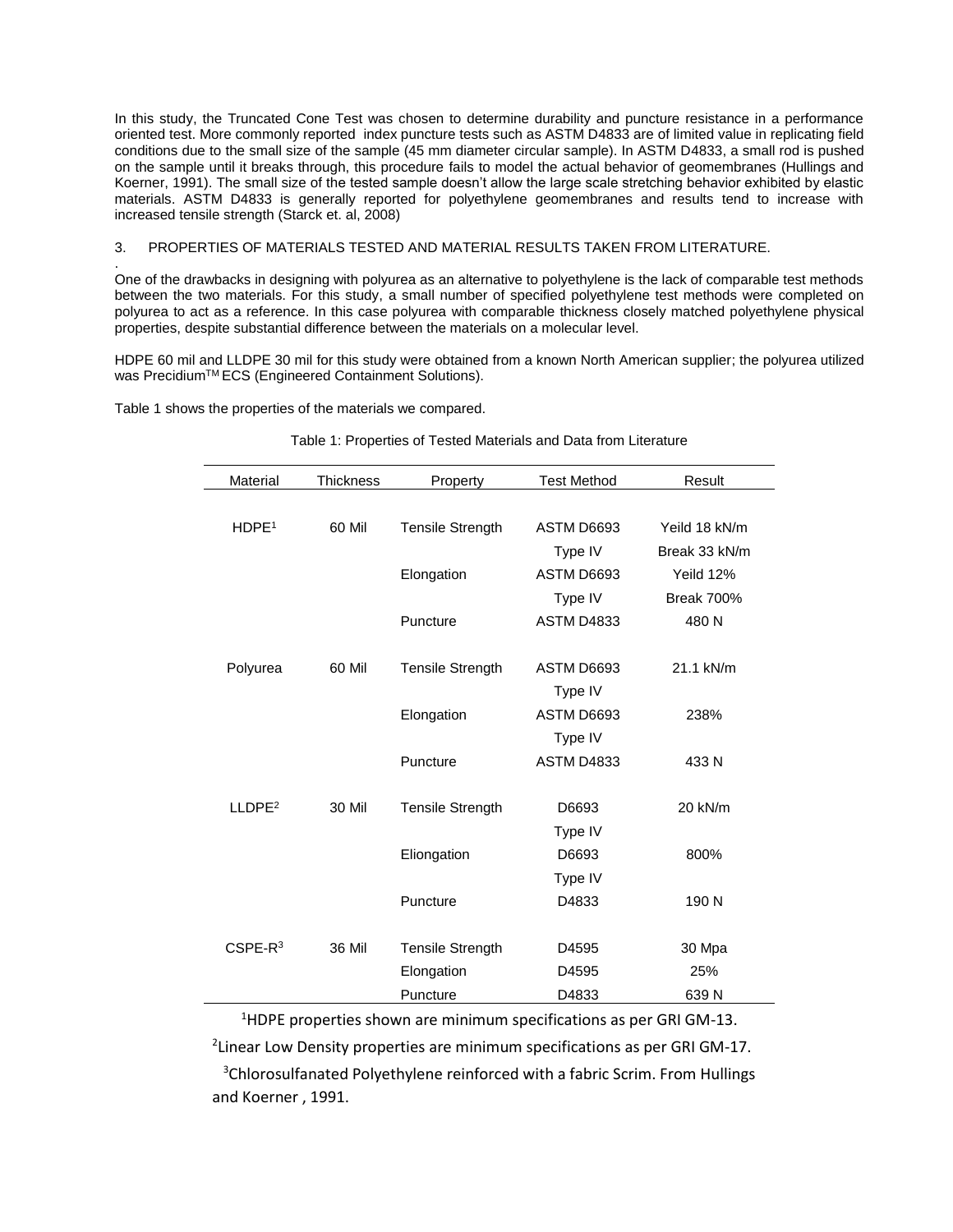### 4. CCH RESULTS AND DISCUSSION

Table 2 shows the results of the testing we conducted on HDPE 60 mil, Polyurea 60 mil, and LLDPE 30 mil.

The elastic behavior of polyurea provided the greatest CCH and showed the best conformance to imperfections in the subgrade. This confirms the expected result that more flexible materials are more durable in this simulation of actual field conditions, and provide a higher level of environmental protection when compared to stronger and stiffer materials. The results show clearly that high modulus semi-crystalline HDPE material punctures at much lower cone heights, and are better suited for only very smooth subgrades without a high level of cushioning geotextile protection.

As a comparison a polyethylene copolymer reinforced with a fabric scrim (CSPE-R), was included as it is another very high strength material it was unable to resist the downward forces exerted on the geomembrane and also failed at a relatively small cone height according to Hullings and Koerner, 1991.

Less crystalline and more flexible polyethylenes such as Linear Low Density Polyethylene (LLDPE) gave much better performance than HDPE. It appears that critical cone height in polyethylenes improves as density decreases. The density of the HDPE tested in this study was measured at 0.951 g/ml, while the Geosynthetic Research Institutes GM specifications gives a maximum density of 0.939 g/ml for LLDPE.

| Material     | <b>Thickness</b> | ССН               |
|--------------|------------------|-------------------|
|              |                  |                   |
| <b>HDPE</b>  | 60 mil           | $1.27 \text{ cm}$ |
| Polyurea     | 60 mil           | 6.35 cm           |
| <b>LLDPE</b> | 30 mil           | $3.8 \text{ cm}$  |
| CSPE-R       | 36 mil           | $1.8 \text{ cm}$  |

#### 5. CONCLUSIONS

Seamless spray applied polyurea geomembranes possess outstanding durability and puncture resistance when compared to polyethylene geomembranes of varying density. Polyurea provides superior environmental protection for secondary containment applications such as tank farms, and particularly for primary containment applications such as synthetically lined ponds for fracturing operations. Very high strength fabric reinforced materials also do not compare to polyurea in terms of actual field performance. As the technology of formulations, application equipment, and application techniques has evolved, and installation advantages of a spray applied system over traditional sheet goods is better understood and accepted by industry and regulators, polyurea is quickly becoming a serious alternative to polyethylene in containment design. Major steps in field installation QA/QC of polyurea systems continue to evolve giving regulators and facility owners confidence in the level of containment provided by these products.

#### REFERENCES

- ASTM D 638. Standard Test Method for Tensile Properties of Plastics, *American Society for Testing and Materials*, West Conshohocken, Pennsylvania, USA.
- ASTM D 4595 Standard Test Method for Tensile Properties of Geotextiles by Wide Width Strip Method, *American Society for Testing and Materials*, West Conshohocken, Pennsylvania, USA.
- ASTM D 4833 Standard Test Method for Index Puncture Resistance of Geomembranes and Related Products. *American Society for Testing and Materials*, West Conshohocken, Pennsylvania, USA.
- ASTM D 5514. , Standard Test Method for Large Scale Hydrostatic Puncture Testing of Geosynthetics, *American Society for Testing and Materials*, West Conshohocken, Pennsylvania, USA.
- ASTM D 6933. Standard Test Method for Determining Tensile Properties of Non-reinforced Polyethylene and Nonreinforced Flexible Polypropylene Geomembrane., *American Society for Testing and Materials*, West Conshohocken, Pennsylvania, USA.
- Hullings, D. Koerner, R. (1991). Puncture Resistance of Geomembranes Using a Truncated Cone Test. *Geosynthetics '91* IFAI, Atlanta, Georgia, USA, 1: 273 - 285.